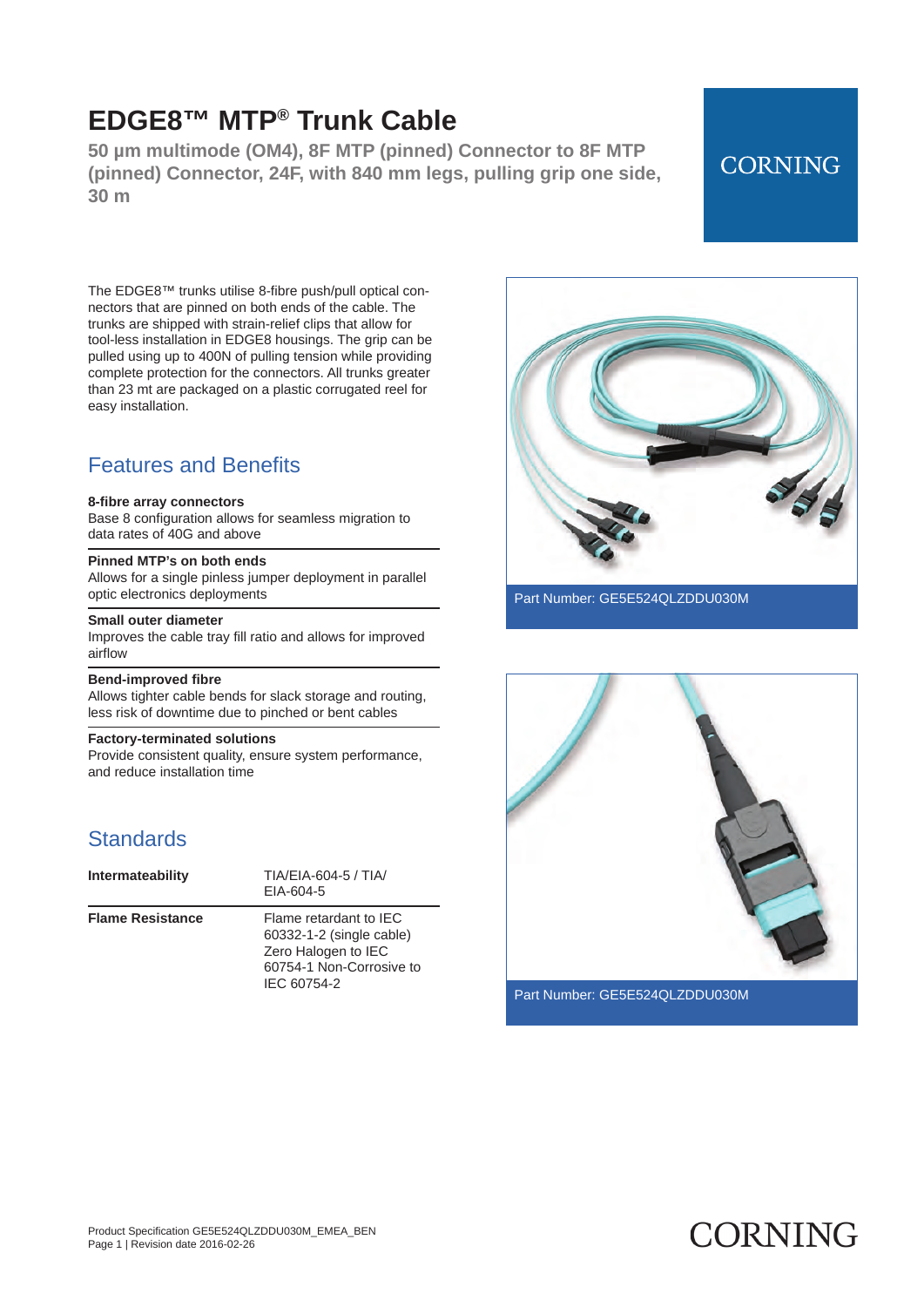**50 µm multimode (OM4), 8F MTP (pinned) Connector to 8F MTP (pinned) Connector, 24F, with 840 mm legs, pulling grip one side, 30 m**

## **Specifications**

| <b>General Specifications</b> |                            |
|-------------------------------|----------------------------|
| Application                   | Data Centre LAN/SAN        |
| Cable type                    | Indoor: ANSI/ICEA S-83-596 |
| Flame rating                  | LSZH <sup>TM</sup> /FRNC   |
| Cable assembly type           | EDGE8™ Trunk               |
| <b>Fibre Category</b>         | 50 µm MM (OM4)             |

| Temperature Range |                                         |
|-------------------|-----------------------------------------|
| Operation         | $\sim$ 10 °C to 60 °C (14 °F to 140 °F) |

| <b>Design - Connector A</b> |                          |
|-----------------------------|--------------------------|
| <b>Connector Type</b>       | $MTP^{\otimes}$ (pinned) |
| <b>Ferrule Material</b>     | Composite                |
| Boot colour                 | black                    |

| <b>Optical Specifications - Connector A</b> |                        |
|---------------------------------------------|------------------------|
| Insertion loss, max.                        | 0.25 dB per mated pair |
| Reflectance                                 | $<$ -20 dB             |

| <b>Design - Connector B</b> |                  |
|-----------------------------|------------------|
| <b>Connector Type</b>       | $MTP^*$ (pinned) |
| <b>Ferrule Material</b>     | Composite        |
| Boot colour                 | black            |

| <b>Optical Specifications - Connector B</b> |                        |
|---------------------------------------------|------------------------|
| Insertion loss, max.                        | 0.25 dB per mated pair |
| Reflectance                                 | $\epsilon$ -20 dB      |

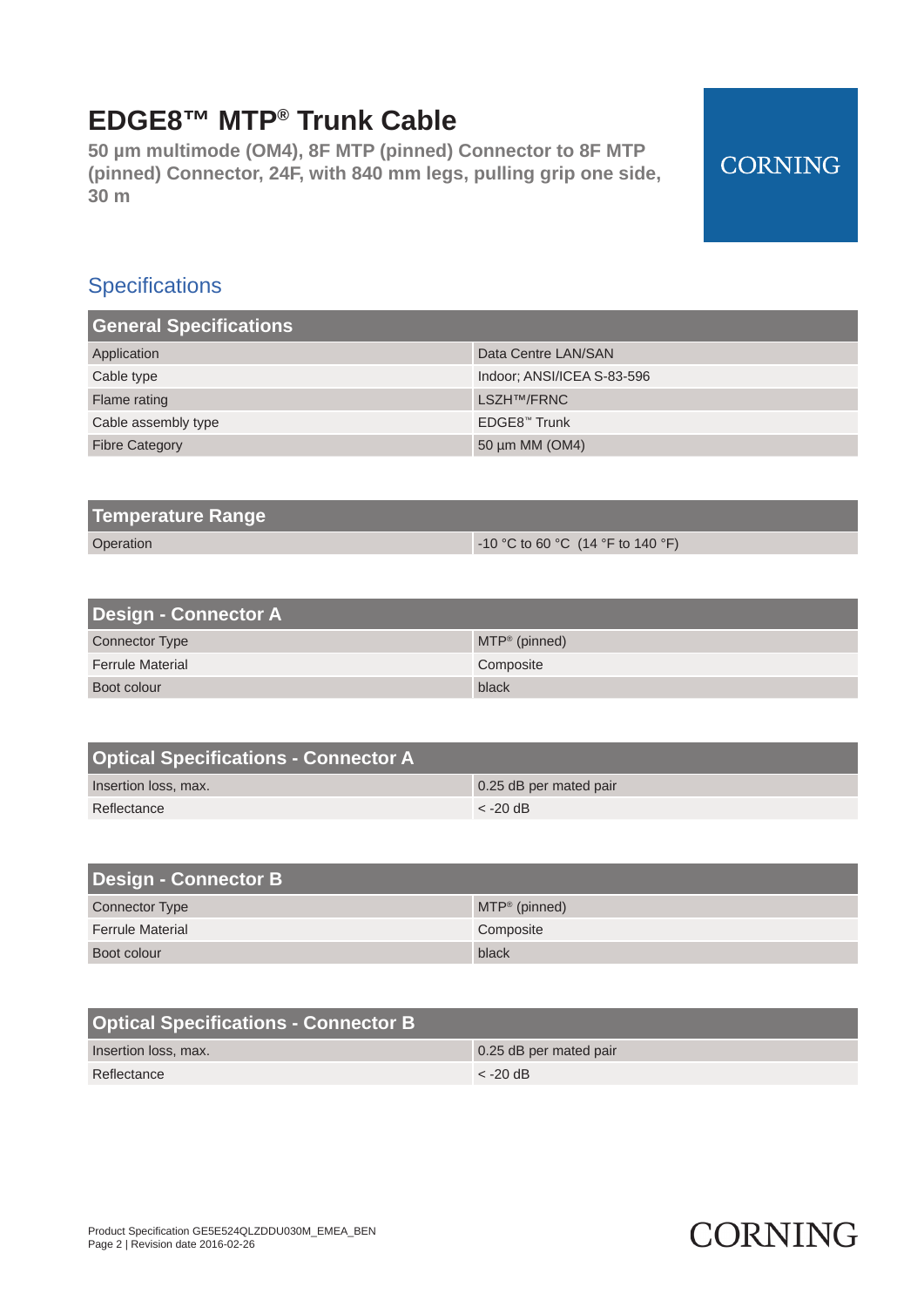**50 µm multimode (OM4), 8F MTP (pinned) Connector to 8F MTP (pinned) Connector, 24F, with 840 mm legs, pulling grip one side, 30 m**

## **CORNING**

| <b>Cable design</b> |                           |
|---------------------|---------------------------|
| <b>Fibre Count</b>  | 24                        |
| Outer jacket colour | Turquoise                 |
| Polarity            | Universal; TIA-568 Type-B |

| Mechanical Characteristics Cable |                        |
|----------------------------------|------------------------|
| Nominal Outer Diameter           | 7.7 mm ( $\pm$ 0.3 mm) |
| Min. Bend Radius Installation    | $115.5 \text{ mm}$     |
| Min. Bend Radius Operation       | $38.5$ mm              |

| <b>Furcation - Connector A</b> |                                            |
|--------------------------------|--------------------------------------------|
| <b>Legs Count</b>              | 3                                          |
| Leg length                     | 840 mm (+76 mm/-0 mm)                      |
| Leg Colour                     | Turquoise                                  |
| Leg diameter                   | $2.0$ mm                                   |
| <b>Plug Dimensions</b>         | 108.6 x 14.7 x 14.7 mm                     |
| Furcation Type - A             | EDGE™ Size 1; 14.7 mm x 14.7 mm x 108.6 mm |

| <b>Furcation - Connector B</b> |                                            |
|--------------------------------|--------------------------------------------|
| Legs Count                     | 3                                          |
| Leg length                     | 840 mm (+76 mm/-0 mm)                      |
| Leg Colour                     | Turquoise                                  |
| Leg diameter                   | $2.0$ mm                                   |
| Furcation Type - B             | EDGE™ Size 1; 14.7 mm x 14.7 mm x 108.6 mm |

| <b>Pulling grip - Connector A</b>  |       |
|------------------------------------|-------|
| Pulling grip - Connector A         | Yes   |
| <b>Pulling Grip Outer Diameter</b> | 41 mm |
| Min. duct size diameter            | 64 mm |
| Tensile strength                   | 440 N |

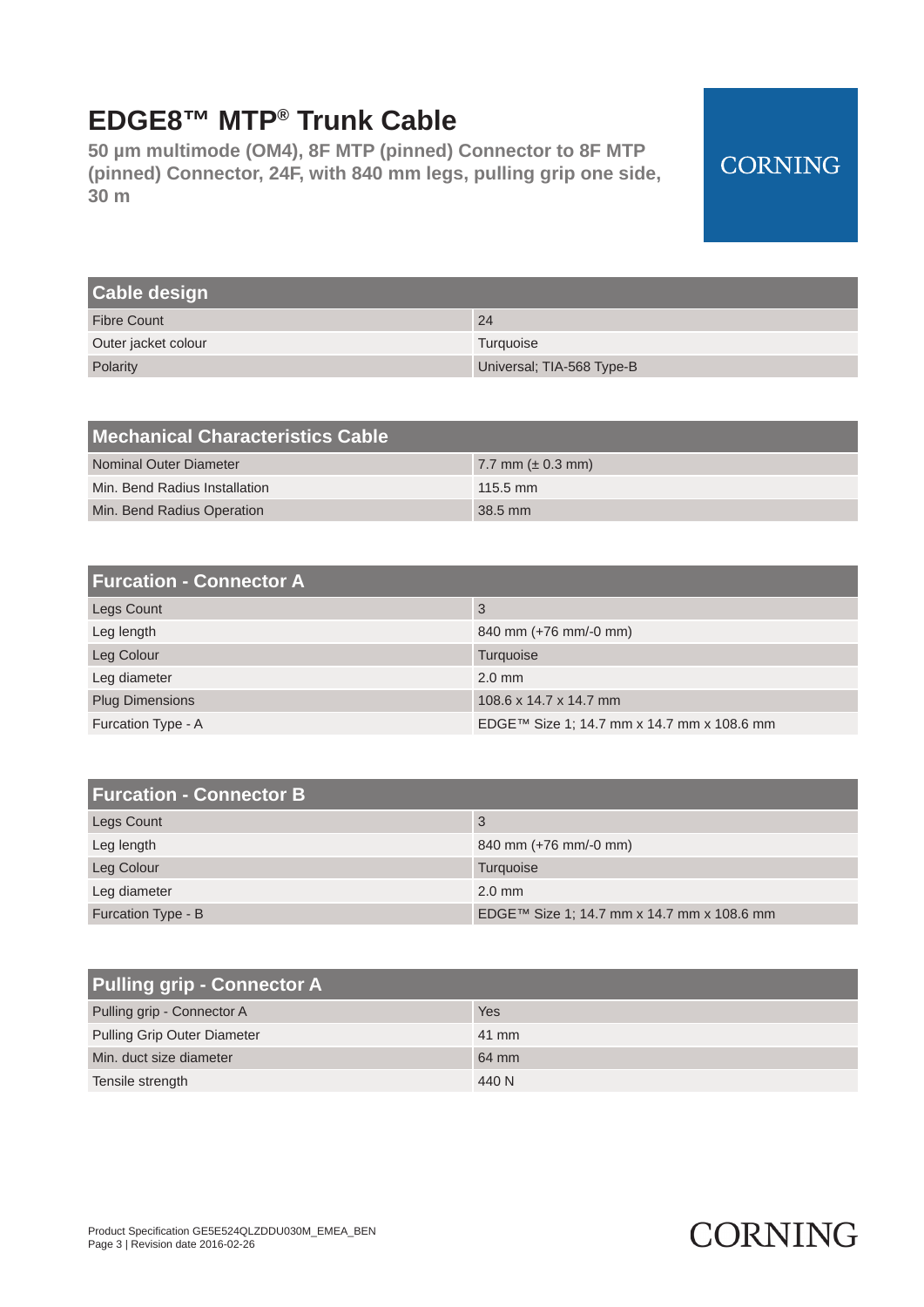**50 µm multimode (OM4), 8F MTP (pinned) Connector to 8F MTP (pinned) Connector, 24F, with 840 mm legs, pulling grip one side, 30 m**

## **CORNING**

| <b>Pulling grip - Connector B</b> |           |
|-----------------------------------|-----------|
| Pulling grip - Connector B        | <b>No</b> |

### **Chemical Characteristics**

| <b>RoHS</b> | Free of hazardous substances according to RoHS 2002/95/ |
|-------------|---------------------------------------------------------|

### Fibre Specifications

| <b>Optical Characteristics (cabled)</b> |                          |  |
|-----------------------------------------|--------------------------|--|
| Fibre name                              | G50/125 ULTRA-BEND 7.5   |  |
| Fibre core diameter                     | $50 \mu m$               |  |
| <b>Fibre Category</b>                   | OM <sub>4</sub>          |  |
| Fibre code                              | Τ                        |  |
| Wavelengths                             | 850 nm / 1300 nm         |  |
| Maximum attenuation                     | 2.8 dB/km / 1.0 dB/km    |  |
| <b>Typical attenuation</b>              | 2.4 dB/km / 0.8 dB/km    |  |
| Serial 1 gigabit ethernet               | 1100 m / 600 m           |  |
| Serial 10 gigabit ethernet              | $550 \text{ m}$ / -      |  |
| Min. overfilled launch (OFL) bandwidth  | 3500 MHz*km / 500 MHz*km |  |
| Minimum effective modal bandwidth (EMB) | 4700 MHz*km / -          |  |
| Induced attenuation @ 7.5 mm radius     | $< 0.2$ dB $/ -$         |  |

*Notes:* 1) *Meets 0.75 ns optical skew when used in all Corning Plug and Play™/EDGE™ systems solutions.*

2) *50 μm multimode fibre macrobend loss ≤ 0.2 dB at 850 nm for two turns around 7.5 mm radius mandrel*

3) *Improved attenuation and bandwidth options available*

4) *Bend-insensitive single-mode fibres available on request.*

5) *Contact a Corning Customer Care Representative for additional information*

## Ordering Information

| <b>Part Number</b>                                | GE5E524QLZDDU030M                                                                                                                                        |
|---------------------------------------------------|----------------------------------------------------------------------------------------------------------------------------------------------------------|
| <b>Product Description</b>                        | EDGE8™ MTP® Trunk Cable, 50 µm multimode (OM4), 8F<br>MTP Connector to 8F MTP Connector, 24F, with 840 mm legs,<br>tool-less pulling grip one side, 30 m |
| <b>EAN Code</b>                                   | 4056418688817                                                                                                                                            |
| Length                                            | 30 <sub>m</sub>                                                                                                                                          |
| Cable Tolerance (measured furcation to furcation) | $-0$ m/ $+0.61$ m                                                                                                                                        |